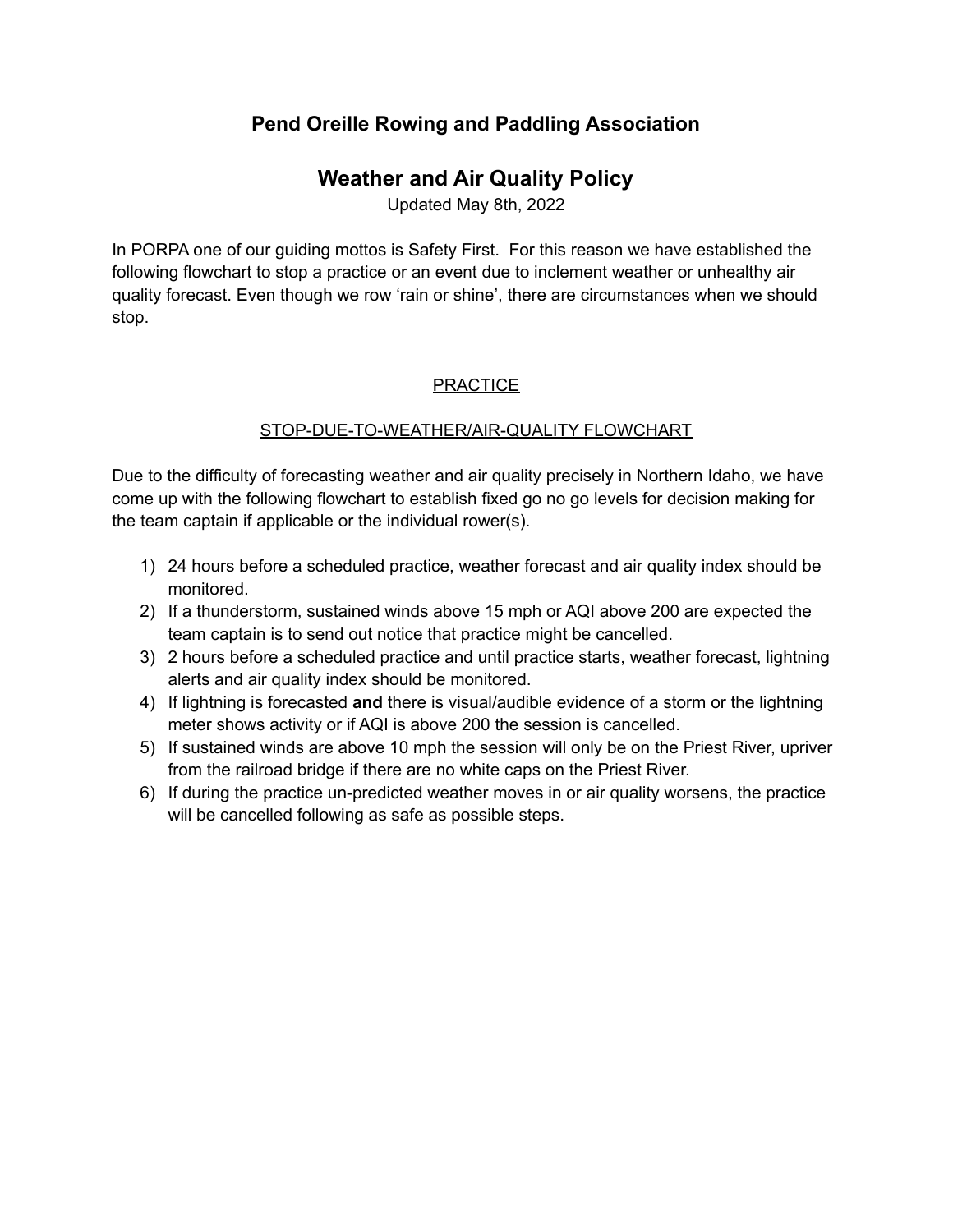# **Practice Flowchart**

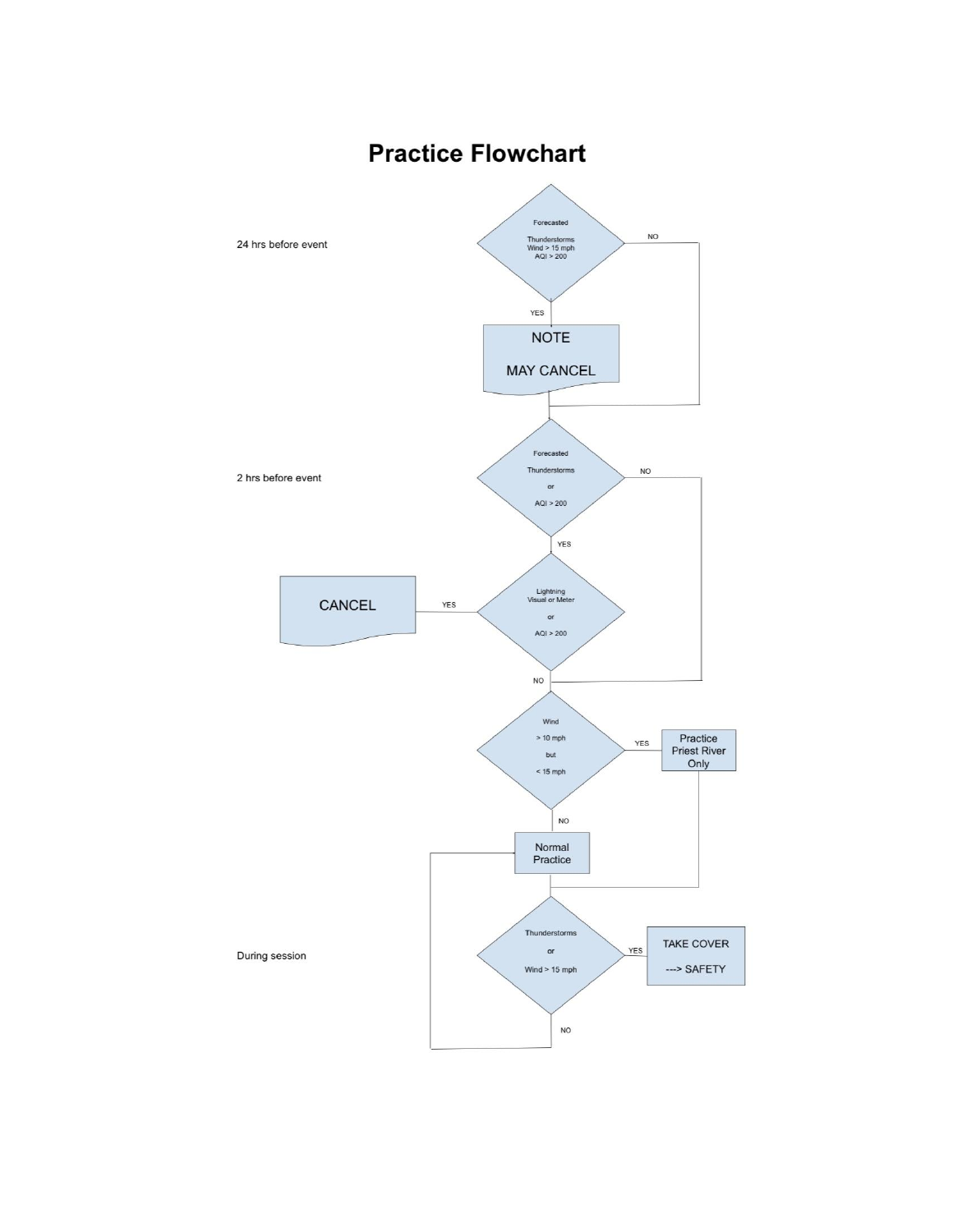#### ORGANIZED EVENT

#### STOP-DUE-TO-WEATHER/AIR-QUALITY FLOWCHART

PORPA organizes rowing EVENTS, races, special rows with outside visitors or regattas, and because of the possibility of having inclement weather or unhealthy air quality disrupting the event, we have come up with the following flowchart to minimize possible incidents or losses. Actions to be taken by the organizing committee.

- 1) 96 hours before an organized EVENT, the weather forecast and air quality index should be monitored.
- 2) If thunderstorms, sustained winds above 15 mph or air temperature (with wind-chill) below 55 DEGF are expected or if the air quality index is expected to be above 150 send out notice to participants that EVENT might be cancelled.
- 3) 48hours before an organized EVENT, the weather forecast and air quality index should be monitored.
- 4) If sustained winds above 15 mph, air temperature with wind-chill below 55 DEGF or air quality index above 150 are expected, send out notice to participants that EVENT has been cancelled and follow up with telephone call confirmation.
- 5) If thunderstorms are expected send out a second notice to participants that EVENT might be cancelled.
- 6) From 2 hrs before the start and during an organized EVENT, weather and air quality should be monitored and if thunderstorms, sustained winds above 15 mph or air temperature with wind-chill below 55 DEGF or air quality index above 150 unexpectedly move in, the EVENT will be stopped following as safe as possible steps. Electrical activity will be confirmed visually, audibly or with the PORPA lightning meter.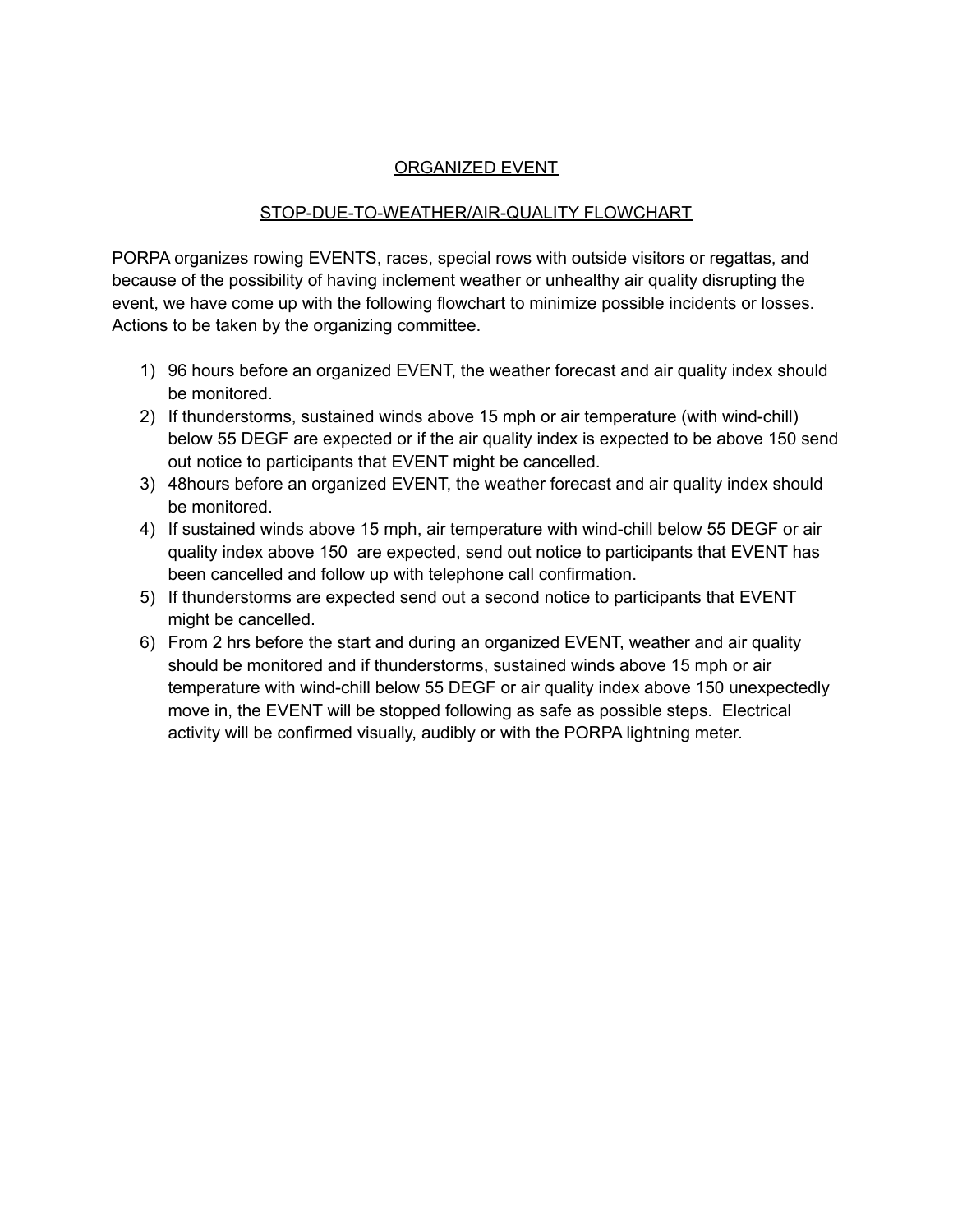# **Event Flowchart**